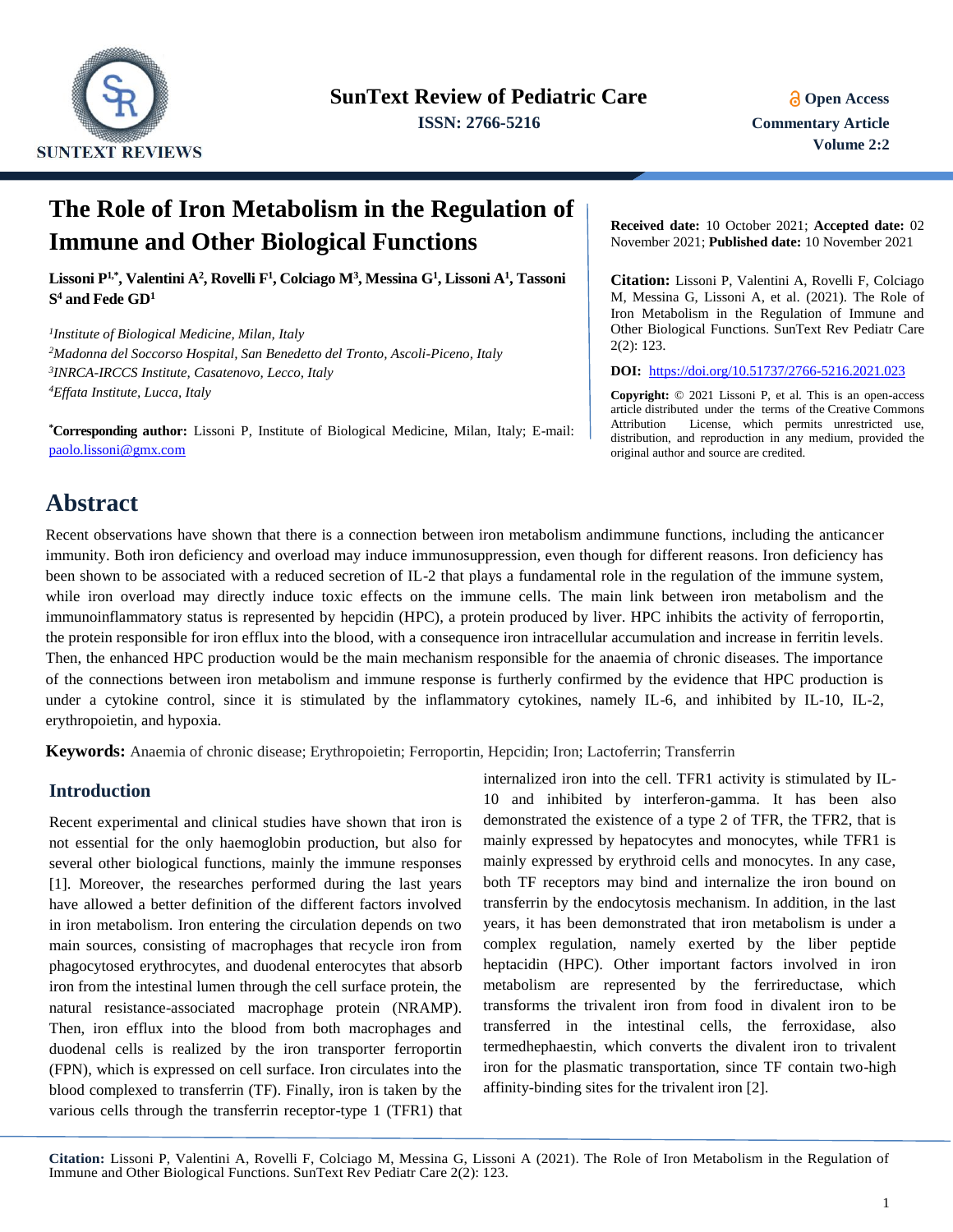

## **The Physiological Role of Hepcidin and the Regulation of Its Secretion**

HPC is a type II-acute-phase protein, mainly produced by liver, and it's most important function consists of the inhibition of FPN activity, with a consequent reduced iron efflux from both macrophages and duodenal cells into the blood, and a following iron intracellular sequestration, which allows an increase in ferritin intracellular concentrations. Conditions which enhance the demand for iron, including Iron deficiency and hypoxia, inhibit HPC production, with a consequent increase in FPN levels and activity. The inhibitory action of hypoxia on HPC secretion is mediated by the release of the hypoxia-induced factor-1 (HIF-1). Then, a negative correlation has been observed between HPC and FPN blood concentrations. In addition, HPC secretion has appeared to be under a complex cytokine and neuroendocrine regulation. In more detail, HPC secretion is stimulated by some inflammatory cytokines, in particular IL-6 [3], and in a less manner by IL-1beta [4], while the role of TNF-alpha is till controversial. The fundamental role of IL-6 in stimulating HCD secretion is furtherly confirmed by the evidence that a long-term treatment with an anti-IL-6 receptor antibody, such as tocilizumab, may inhibit HCD secretion and improve the anaemic condition [5]. On the other side, HPC may exert a direct inflammatory activity by stimulating the macrophage release of inflammatory cytokines, including IL-6 and TNF-alpha. Then, HPC and IL-6 would be connected by a positive feedback circuit. IL-22 has also appeared to promote HPC secretion [6]. On the contrary, HPC secretion is inhibited by the anti-inflammatory cytokine IL-10 [7]. HPC could be also inhibited by IL-2, since IL-2 cancer immunotherapy has been proven to decrease ferritin levels and enhance iron blood concentrations, with potential therapeutic efficacy in the treatment of anaemia of chronic diseases [8], and on the other side iron therapy has been seen to enhance IL-2 blood levels [9]. HPC secretion is also stimulated by the adipokine leptin, and in obese individuals, adipocytes themselves have appeared to produce HPC [10]. In contrast, vitamin D3 may inhibit HPC production, with a potential therapeutic activity in some forms of anaemia. In addition, because of the pro-inflammatory activity of HPC, the inhibition of HPC played by vitamin D could constitute one of the mechanisms responsible for its anti-inflammatory action, in addition to other mechanisms, such as the inhibition of IL-8 secretion [11], and the stimulation of TGF-beta production [12]. Testosterone has also appeared to inhibit HPC production. Finally, erythropoietin (EPO) may also inhibit HPC secretion, by contributing to enhance iron availability for haemoglobin synthesis and production [13]. Then, because of its fundamental role in iron metabolism, some understood anaemic conditions may today be explained as

depending on alterations of HPC secretion, particularly in terms of abnormally enhanced HPC production.

### **The Diagnostic Value of Hepcidin Blood Levels**

HPC blood levels synthetise the status of iron metabolism, and its relation to the immunoinflammatory status of subjects. High levels of HPC have been found particularly in patients affected by anaemia of chronic disease (ACD), also termed as the anaemia of inflammation [14]. ACD may occur in pathologies characterized by an enhanced production of inflammatory cytokines, including advanced neoplasms, chronic infections, and autoimmune diseases, particularly in olde age, since aging is already characterized by an enhanced production of IL-17, which is released from The 17 lymphocytes, and stimulate the secretion of inflammatory cytokines by macrophages [15]. In contrast, low levels of HPC have been found in patients with anaemia due to iron deficiency, as well as in other conditions requiring an enhanced iron availability for haemoglobin production, such as hypoxia, as in the case of lung diseases. Moreover, the evidence of a decline in HPC levels has appeared to be a predictive marker for the response to EPO therapy in anaemic cancer patients. Abnormally high levels of HPC have been also seen in autoimmune pathologies as consequence of the altered cytokine secretion, and this evidence may explain the ACD, that may occur in autoimmunity. In fact, appositive correlation has been found between IL-6 and HPC blood levels in patients with chronic inflammatory diseases. On the same way,several histotypes of tumours, particularly in the metastatic disease, have appeared to be characterized by high HPC concentrations, but at present it is still unknown whether the enhanced HPC secretion may depend on the presence of tumour itself or on other concomitant conditions, such as the ACD, as well as HPC may exert a direct pro-tumoral action. Iron is also essential for the neoplastic cells. Then, from this point of view, HPC could promote cancer growth by inhibiting the activity of FPN, with a consequent promotion of iron accumulation into cancer cells. In fact, HPC expression is generally suppressed in cancer tissues. On the contrary, the block of TFR1 on cell surface of cancer cells could counteract the bound of iron-transferrin complex, and opposite tumour cell proliferation [16].

#### **Iron and Immune Functions**

Iron metabolism and immune system have appeared to be connected by reciprocal influences, since iron concentrations have been proven to influence the immune functions, and in turn the immune reactions may affect iron metabolism. Iron deficiency has been found to be characterised by low levels of IL-2, which become normal after iron supplementation [17]. In any case, despite the complexity of the problem and the controversial

**Citation:** Lissoni P, Valentini A, Rovelli F, Colciago M, Messina G, Lissoni A, et al. (2021). The Role of Iron Metabolism in the Regulation of Immune and Other Biological Functions. SunText Rev Pediatr Care 2(2): 123.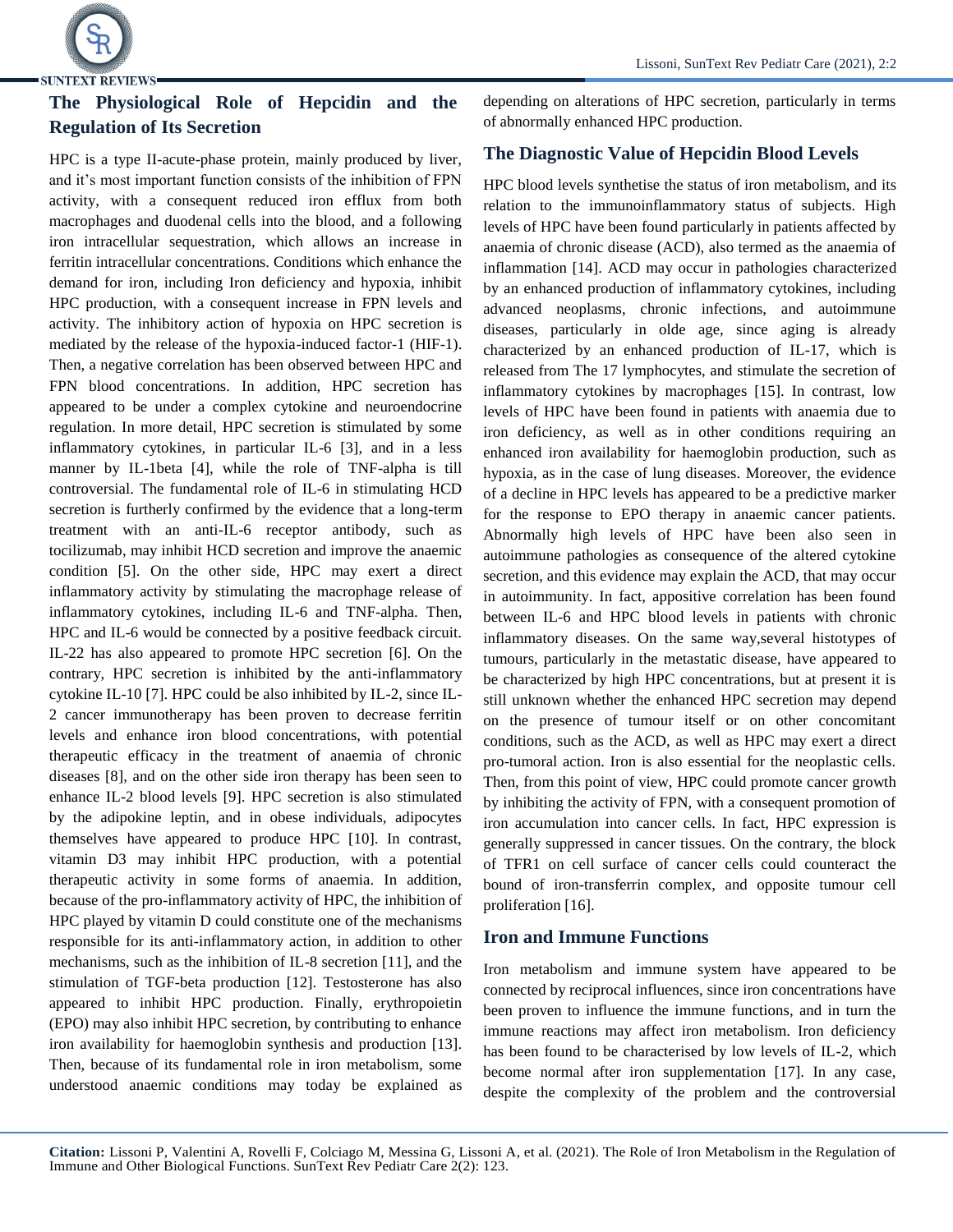

# **SUNTEXT REVIEWS-**

results reported in the literature, it is possible to affirm that both iron deficiency and excess negatively influence the immune functions. Iron deficiency immunosuppresses because of the need of iron for all cell functions, including the immune cells. On the other side, iron overload also plays an immunosuppressive action, because of iron toxicity, due to the generation of reactive oxygen species (ROS), which allows an inflammatory status, and a consequent inhibition of the anticancer immunity, since macrophage-related chronic inflammation has appeared to suppress the immune reactions against cancer growth [18]. An important role in the regulation of iron-immune system interactions is played by HPC itself. In fact, HPC may directly influence the immune functions, in particular the defence against microbial pathogens by reducing the availability of iron,which is essential for the growth of pathogens, as wellas for the normal human cells. As far as immune cells are concerned, iron would be important particularly for T lymphocyte proliferation and differentiation, whereas its influence on B lymphocytes and autoantibody production is less evident [19]. In addition, it has been shown that the block of TFR with strategiessuch as the administration of anti-TFR monoclonal antibodies, has appeared to prolong the survival of allograft transplantation, and completely abrogate cytotoxic T lymphocyte response, by suggesting a fundamental role of TFR in mediating the immune reaction against organ transplantation. In fact, TFR expression has been proven to be up-regulated during T cell activation after its interaction with the antigen-major histocompatibility complex, and the expression of IL-2 receptor [20]. Then, TF and its receptor would be also involved in the maintenance of selfidentity mechanisms. Moreover, at present, it is known that that the immune system and cytokine network are physiologically under a neuroendocrine central regulation, namely played by the

pineal gland through its main hormone melatonin (MLT) [21], and brain opioid [22] and cannabinoid system [23]. However, no data are available about the possible existence of a neuroendocrine influence on HPC secretion. Then, at present it is still unknown whether the neuroendocrine system may influence the immune functions, as well as iron metabolism, at least in part through a modulation of HPC secretion.

### **The Activity of Lactoferrin**

Lactoferrin (LF) is an iron-binding glycoprotein of the transferrin family, with particularly high concentrations in milk, but also in other secretions. It is also released from neutrophils in the presence of infections. LF plays a protective role in infections by locally sequestering iron, that is essential for bacterial proliferation, then by acting as an iron scavenger, but it does not supply the reticulocytes with iron. Moreover, recent studies would suggest an involvement of LF in then regulation of cytokine and chemokine secretions. In more detail, LF-induced iron sequestration has been proven to reduce the production of inflammatory cytokines,including TNF-alpha, IL-6, and IL-17, then by exerting an anti-inflammatory activity. Similar consideration may be suggested in the case of the neoplastic diseases, because of iron requirement by also tumour cells for theirgrowth.Moreover, LF has appeared to be essential for the maturation and differentiation of both Tand Blymphocytes, tostimulatedendritic cell functions as antigen presentingcells, ad stimulate IL-12 production by macrophages. Finally, LF has been seen to inhibit IL-5 secretion from Th2 lymphocytes [24], with potential therapeutic impact in the treatment of some forms of allergy, which is promoted by IL-5.

### **Conclusions**

Until few years ago, iron was substantially taken into consideration for its importance in haemoglobin production. On the contrary, most recent researches have demonstrated that iron is involved in several other biological functions, namely the immune functionless. Since iron availability is mainly regulated by HPC, the main connection between iron metabolism and immune functionless could be represented by HPC itself.

#### **References**

- 1. [Andrews NC. Forging a field: the golden age of iron](https://ashpublications.org/blood/article/112/2/219/24241/Forging-a-field-the-golden-age-of-iron-biology)  [biology. Blood 2008; 112: 219-230.](https://ashpublications.org/blood/article/112/2/219/24241/Forging-a-field-the-golden-age-of-iron-biology)
- 2. Cheravil [BJ. Iron and immunity: immunological](https://link.springer.com/article/10.1007%2Fs00005-010-0095-9)  [consequences of iron deficiency and overload. Arch](https://link.springer.com/article/10.1007%2Fs00005-010-0095-9)  [Immunol Ther Exp \(Warsz\). 2010; 58: 407-415.](https://link.springer.com/article/10.1007%2Fs00005-010-0095-9)
- 3. [Nemeth E, Valore EV, Territo M, Schiller G, Lichenstein A,](https://ashpublications.org/blood/article/101/7/2461/106644/Hepcidin-a-putative-mediator-of-anemia-of)  [Ganz T, et al. Hepcidin, a putative mediator of anemia of](https://ashpublications.org/blood/article/101/7/2461/106644/Hepcidin-a-putative-mediator-of-anemia-of)  [inflammation, is a type II-acute-phase protein. Blood. 2003;](https://ashpublications.org/blood/article/101/7/2461/106644/Hepcidin-a-putative-mediator-of-anemia-of)  [101: 2461-2463.](https://ashpublications.org/blood/article/101/7/2461/106644/Hepcidin-a-putative-mediator-of-anemia-of)
- 4. [Lee P, Peng H, Gelbant T, Wang L, Beutler E. Regulation of](https://www.pnas.org/content/102/6/1906.short)  hepcidin transcription by interleukin-1 and interleukin-6. [Proc Natl Acad Sci USA .2005; 102: 1906-1910.](https://www.pnas.org/content/102/6/1906.short)
- 5. [Song SNJ, Tomosugi N, Kawabata H, Ishikawa T,](https://ashpublications.org/blood/article/116/18/3627/27940/Down-regulation-of-hepcidin-resulting-from-long)  [Nishikawa T, Yoshizaki K, et al. Down-regulation of](https://ashpublications.org/blood/article/116/18/3627/27940/Down-regulation-of-hepcidin-resulting-from-long)  [hepcidin resulting from long-term treatment with an anti-IL-](https://ashpublications.org/blood/article/116/18/3627/27940/Down-regulation-of-hepcidin-resulting-from-long)[6-receptor antibody \(tocilizumab\) improves anemia of](https://ashpublications.org/blood/article/116/18/3627/27940/Down-regulation-of-hepcidin-resulting-from-long)  [inflammation in multicentric castelman disease. Blood.](https://ashpublications.org/blood/article/116/18/3627/27940/Down-regulation-of-hepcidin-resulting-from-long)  [2010; 116: 3627-3634.](https://ashpublications.org/blood/article/116/18/3627/27940/Down-regulation-of-hepcidin-resulting-from-long)
- 6. [Smith CL, Arvedson TL, Cooke KS, Dickmann LJ, Forte C,](https://www.jimmunol.org/content/191/4/1845.short)  Li H, et al. IL-22 regulates iron availability in vivo through [the induction of hepcidin. J Immunol. 2013; 191: 1845-](https://www.jimmunol.org/content/191/4/1845.short) [1855.](https://www.jimmunol.org/content/191/4/1845.short)
- 7. Huang P, Wang J, Lin X, Yang FF, Tan JH. Effects of IL-10 on iron metabolism in LPS-induced inflammatory mice via modulating hepcidin expression. Eur Rev Med Pharmacol Sci. 2017; 21: 3469-3475.

**Citation:** Lissoni P, Valentini A, Rovelli F, Colciago M, Messina G, Lissoni A, et al. (2021). The Role of Iron Metabolism in the Regulation of Immune and Other Biological Functions. SunText Rev Pediatr Care 2(2): 123.